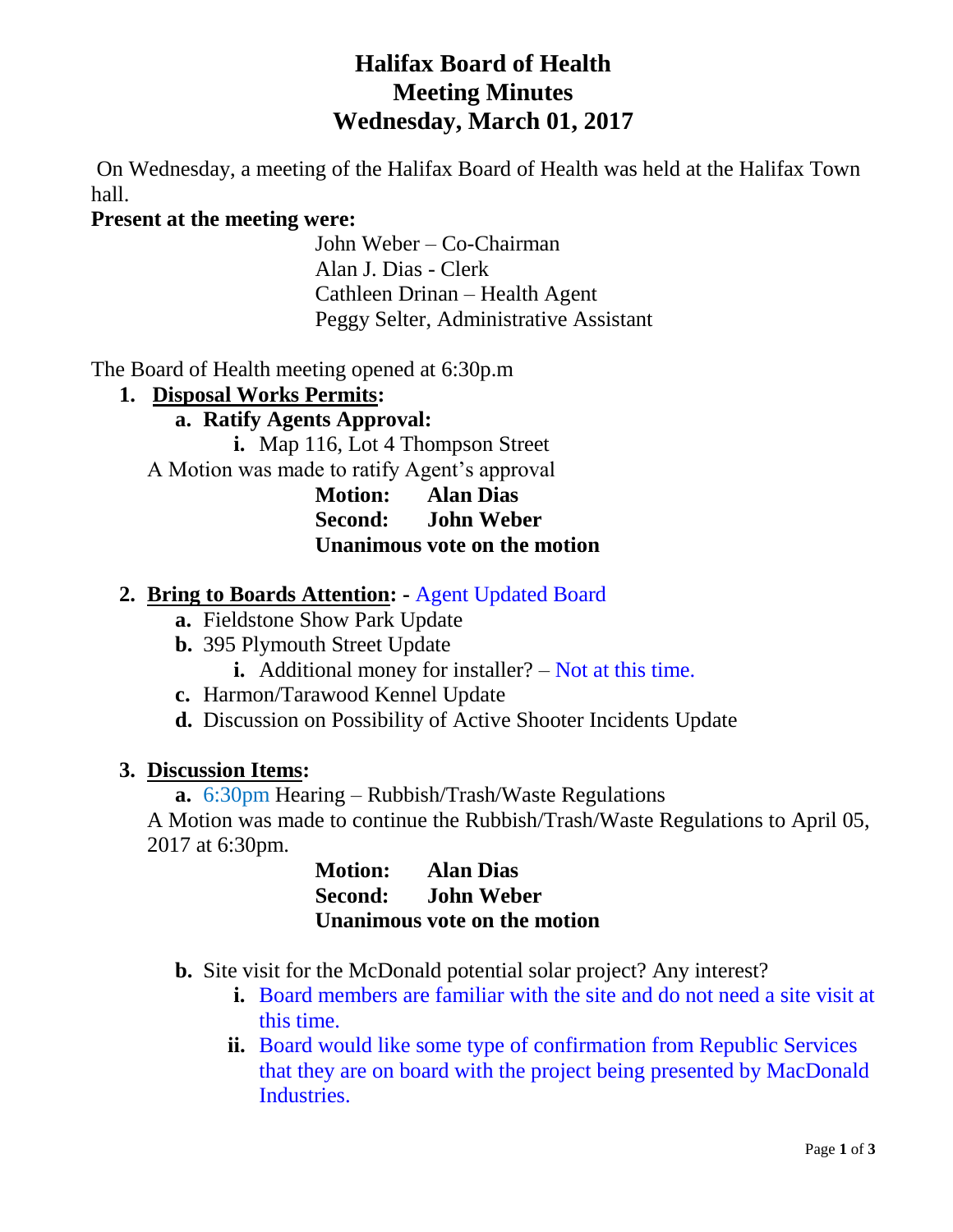- **c.** 2017 Rabies Clinic Update
	- **i.** The Administrative Assistant updated Board on the idea of having the 2017 rabies clinic in June this year instead of April to coincide with dog licensing and making the process of vaccination and licensing dogs and cats easier on residents, the Animal Control Officer and Clerk's Office.
		- **1.** Board agreed this appeared to be in the best interest for all concerned and would try it for the 2017 year.
- **d. Agent Report: -** Agent Updated Board on agenda items listed below
	- **i.** Took an online class in Tick Biology and Control
	- **ii.** Perc tests: some repairs, several new construction
	- **iii.** Job descriptions re-visited
	- **iv.** Chickens South Street
	- **v.** Inquiry about "grading" the food establishments and whether or not we should make the inspections available online – Interested, but not ready at this time. Re-visit at another meeting.
	- **vi.** Changes to food establishment regulations Re-visit at another meeting.
	- **vii.** Fee schedule Fee Schedule updated with new prices.

## **4. The Following to be signed**:

### **a. Payroll for the Week Ending March 04, 2017 -** Board Signed

- **i.** Cathleen Drinan
- **ii.** Margaret Selter
- **iii.** Tracy Noland

#### **b. Meeting Minutes: -** Board Signed

- **i.** February 01, 2017 Meeting Minutes
- **ii.** February 17, 2017 Meeting Minutes

## **c. Expense Account# 01-512 – FY 17-12 -** Board Signed

**i.** Sprint – Invoice# 583933217-185 – Health Agent Cell Phone Upgrade - \$149.99

## **d. Revolving Account# 25-513 – FY 17-14 -** Board Signed

**i.** Spath Engineering – Invoice# 022417-743 - Plan Review – Map 116, Lot 4 Thompson Street - \$85.00

## **e. Permits**: - Board Voted to Approve

**i.** HYB Snack Shack – 2017 Food Permit A Motion was made to approve as recommended

> **Motion: Alan Dias Second: John Weber Unanimous vote on the motion**